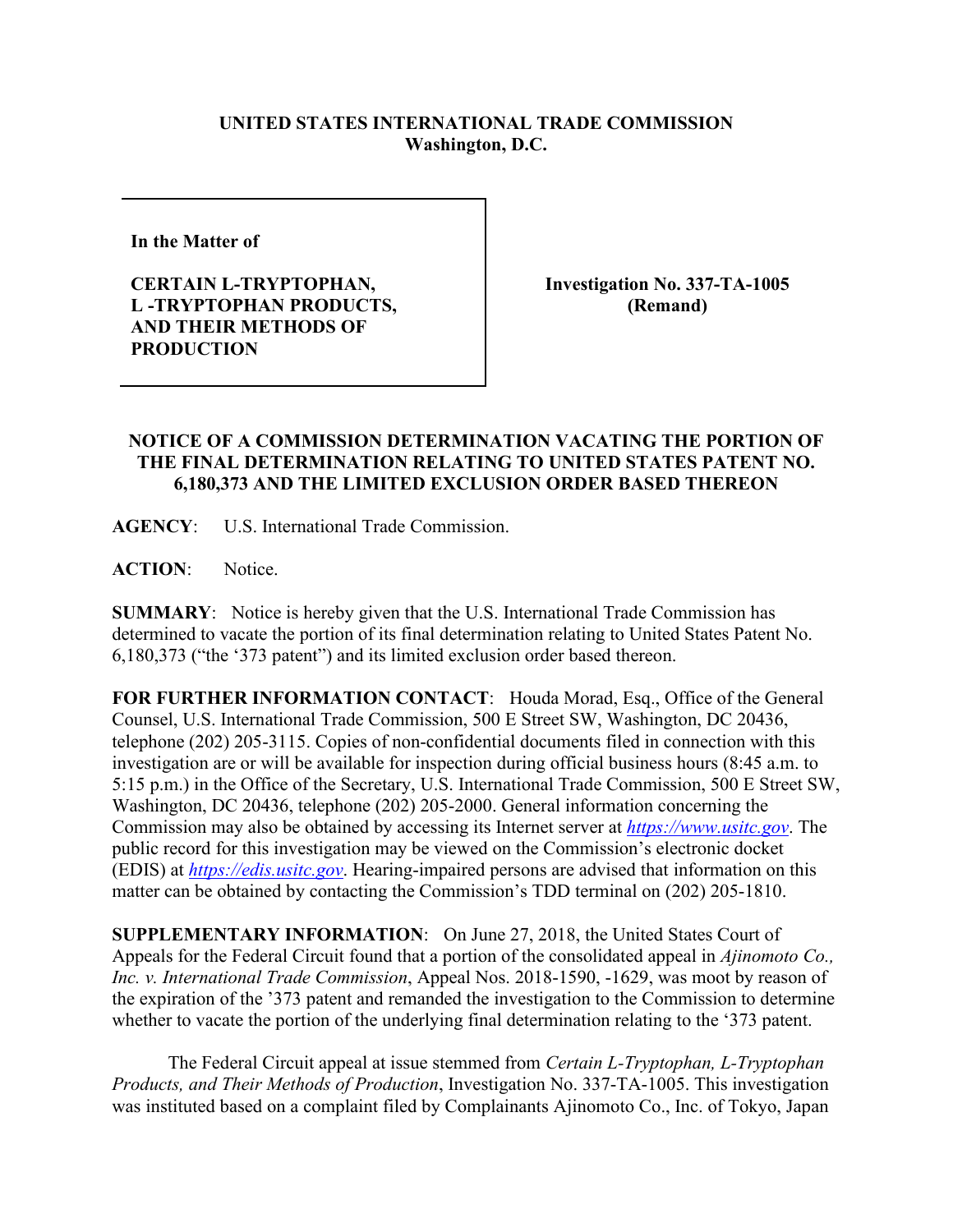and Ajinomoto Heartland Inc. of Chicago, Illinois (collectively, "Complainants"). *See* 81 Fed. Reg. 38735-36 (June 14, 2016). The complaint, as supplemented, alleged violations of section 337 of the Tariff Act of 1930, as amended (19 U.S.C. 1337), based upon the importation into the United States, the sale for importation, and the sale within the United States after importation of certain L-tryptophan, L-tryptophan products, and their methods of production by reason of infringement of certain claims of U.S. Patent No. 7,666,655 ("the '655 patent") and U.S. Patent No. 6,180,373 ("the '373 patent"). *See id.* The notice of investigation identified CJ CheilJedang Corp. of Seoul, Republic of Korea, CJ America, Inc. of Downers Grove, Illinois, and PT CheilJedang Indonesia of Jakarta, Indonesia (collectively, "Respondents") as respondents in this investigation. *See id.* The Office of Unfair Import Investigations was not a party to the investigation. *See id.*

On August 11, 2017, the Administrative Law Judge issued his final initial determination finding no violation of section 337. On December 18, 2017, the Commission reversed and found a section 337 violation with respect to both the '655 and the '373 patents. The '373 patent expired on January 30, 2018.

On February 27, 2018, Respondents filed a notice of appeal of the Commission's final determination with the Court of Appeals for the Federal Circuit. Their appeal was consolidated with Complainant's appeal filed on February 16, 2018. In addition, on May 25, 2018, Respondents filed a corrected motion that sought partial dismissal of the appeal with respect to the now-expired '373 patent, vacatur of the related portions of the Commission's final determination, and remand to the Commission with an instruction to dismiss the related portion of the complaint. The Commission did not file a response to Respondents' motion. On June 4, 2018, Complainants filed a response to Respondents' motion and indicated that while it agreed to the partial dismissal of the appeal, it objected to the vacatur of the portion of the Commission's final determination.

On June 27, 2018, the Federal Circuit granted Respondents' motion "to the extent that this matter is remanded for the limited purposes of allowing the Commission to address whether to vacate its final determinations relating to the '373 patent." *Ajinomoto Co., Inc. v. Int'l Trade Comm'n*, Consolidated Appeal Nos. 18-1590, -1629, Order at 3 (ECF No. 38) (Fed. Cir. June 27, 2018). The Federal Circuit retained jurisdiction over the remainder of the appeal, which it affirmed on August 6, 2019. *Ajinomoto Co., Inc. v. Int'l Trade Comm'n*, 932 F.3d 1342 (Fed. Cir. 2019). A petition for writ of certiorari was filed with the Supreme Court on February 24, 2020*. CJ CheilJedang Corp. v. Int'l Trade Comm'n*, No. 19-1062 (filed Feb. 24, 2020).

The Commission has determined to vacate the portion of its final determination relating to the '373 patent and its limited exclusion order based thereon. The Commission's opinion is being issued concurrently herewith. The Commission hereby terminates this investigation.

The authority for the Commission's determination is contained in section 337 of the Tariff Act of 1930, as amended (19 U.S.C. 1337), and in Part 210 of the Commission's Rules of Practice and Procedure (19 CFR Part 210).